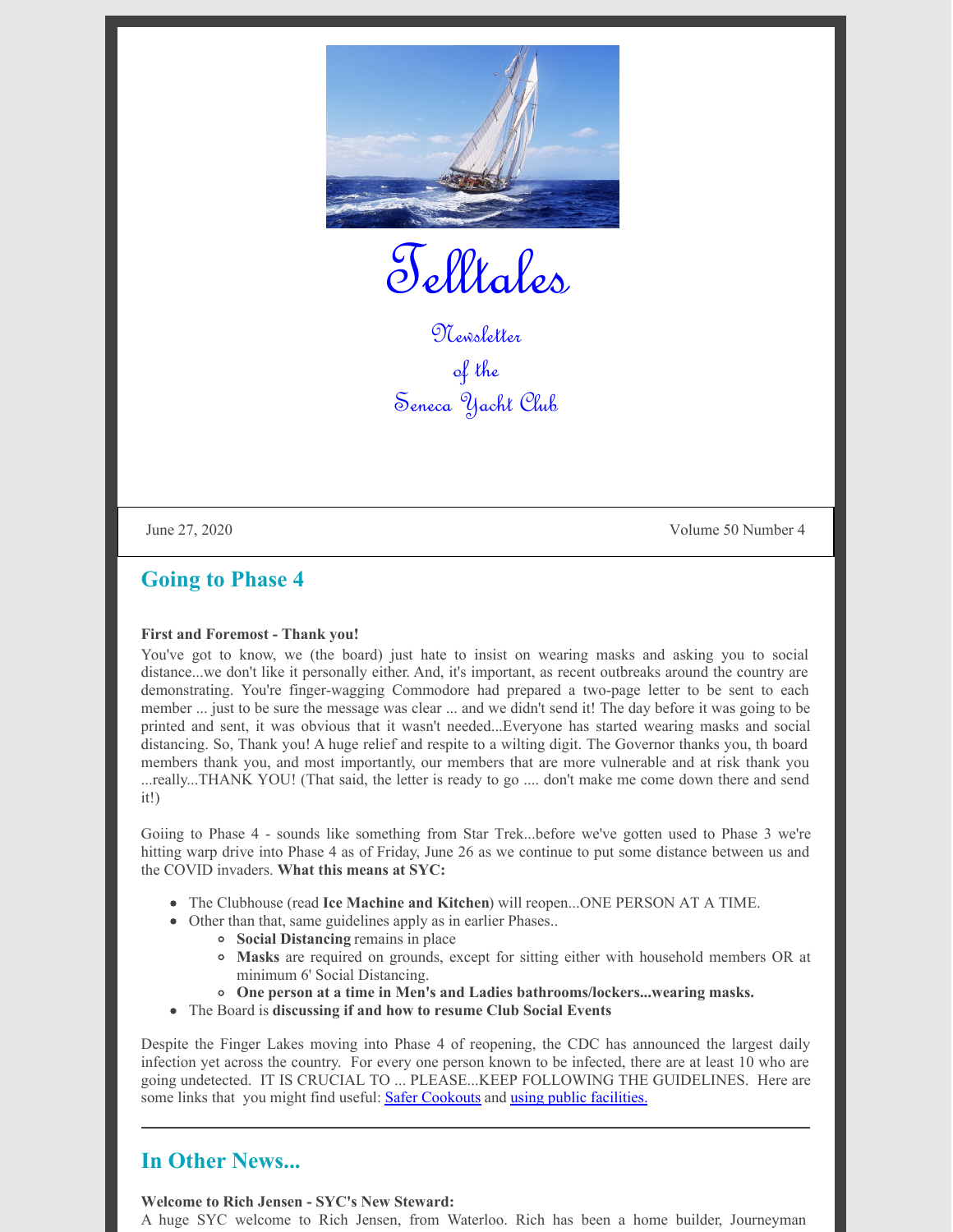Carpenter, Building Maintenance Mechanic and Supervisor and Maintenance Shift Supervisor for a number of prominent area institutions. He's experienced in plumbing, heating, electrical, carpentry, equipment operation, and also proficient in equipment maintenance and routine preventive maintenance. Highly organized, able to work independently...an important task around SYC with all the good advice and suggested priorities many members will offer! We're very pleased that Rich has joined the SYC crew. Give him a warm welcome when you see him!

### **Pizza Posto & Food Trucks at SYC:**

The Pizza Posto Truck is back! The past two Thursday's (last week and on the 25th) have found the aroma of Pizza wafting around the club grounds. They'll be back on JULY 16, 30 AND AUG 13, 27th. We're also in discussions with other Food Trucks about filling in other weeknights if it looks like members like to come down for a weeknight outing for a nice evening at the Club and outdoor dining with no cooking!

### **Club Racing Has Started:**

Last Sunday Club Racing started up again after a delayed start due to the pandemic. Come join us on Sunday Mornings ... starting gun goes off at 10 AM, so get there in time to stock up on beverages, Ice, and bring your masks...it's up to each Captain to ensure 6' social distancing on their boats or for all to wear masks per NYS guidelines.

# **The Hulk**

Whatzat you say! Tis the SYC Incredible Hulk, fabricated by Gennaro Fazio, Chair of our Waterfront Committee, and one of our newest members, Rob Casler. Formerly a small floating dock, they cut a hole in the middle, added a frame and electric winch and are ready to set and pull/move moorings. After 91 years of a wide variety of methods, including hanging mooring weights from the bow of boats or trying to push them off a deck, the "Hulk" will smoothly lift, move and drop incredible weights to make safe moorings - a new standard of excellence. Huge Bravo to Gennaro and Rob for their



creative adaptive reuse of an old floating dock! "Drop once, stay put, Hulk Happy"!

### **Joy for the Jetty Snakes**

Just in, the vegetation on the Stone Jetty has been cleared by Dave Phillips and Bob Marr at the recommendation of Sessler Contractors who visited to discuss repairs. Plants (and roots) can damage the stonework, so with less than a nudge and wink Dave and Bob removed the small forest growing from between the stones. More sun, less shade, happy resident snakes! (Yes, we'll look into that too....).



# **Seneca Sailing Academy**

After months of reviewing what other clubs/sailing programs are offering given the pandemic, and hours of trying to recruit Sailing Instructors for the 2020 Season, SSA has settled on what will be available...different that past seasons. The usual week-long, large group day camp instruction format has been set aside this year in favor of small group (family) and individual instruction, as well as Adult Sailing instruction. For any student that has taken sailing instruction a series of Open Sailing Sessions are being scheduled to allow any current or past SSA student to come sign out a boat and work on skills...or just have fun! Supervision and safety measures will be on site. It gets them on the water and family/friends might enjoy a Pizza if it's on Thursday's or bring a picnic. For more information visit the SSA [website](http://www.senecasailingacademy.org) for updated information. Scholarships remain available for youth participants.